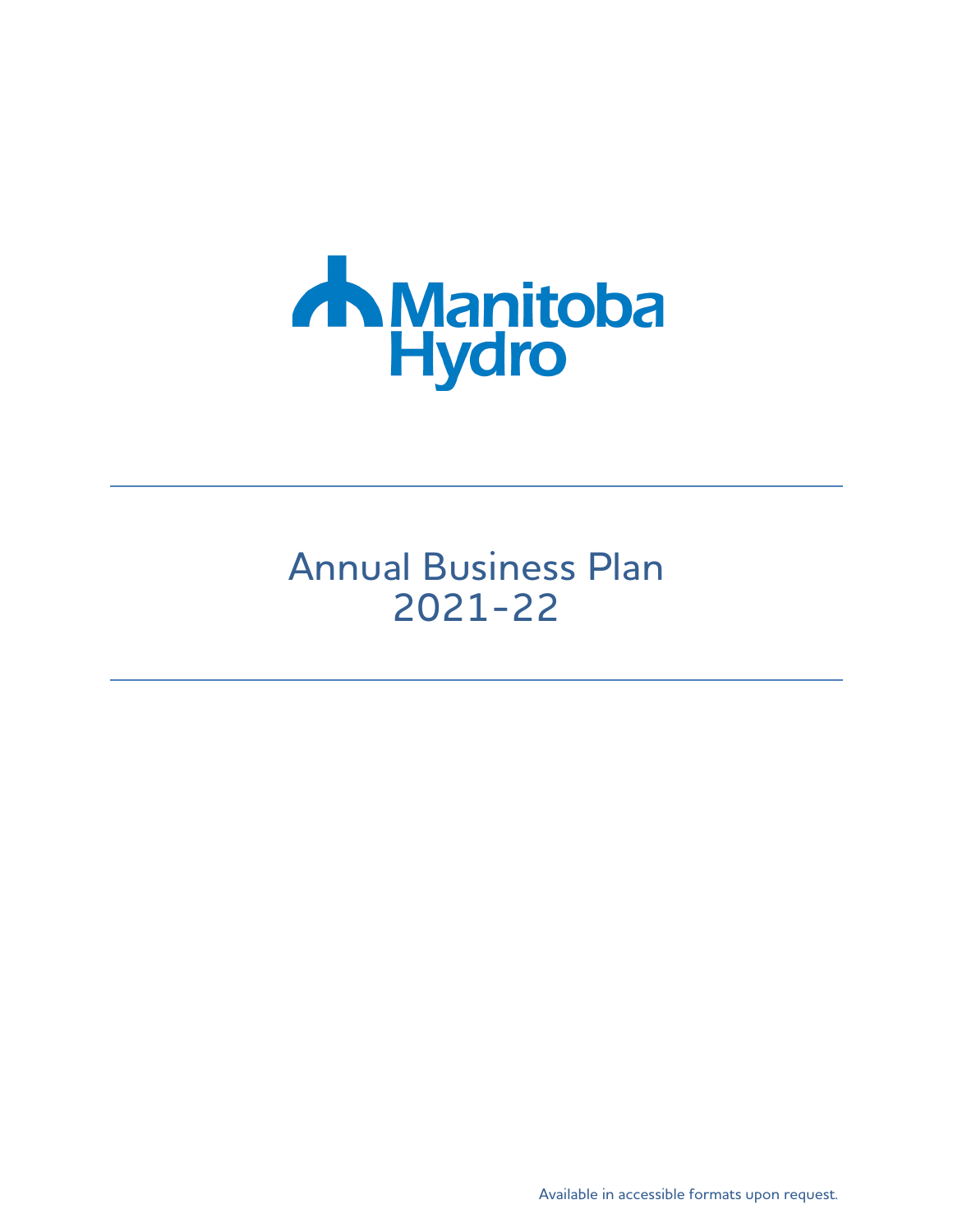## Crown Corporations Governance and Accountability Act

Manitoba Hydro hereby submits its Annual Business Plan as required by the Crown Corporations Governance and Accountability Act, consistent with the provided guidelines for a standard format among Crown corporations' plans.

## Table of Contents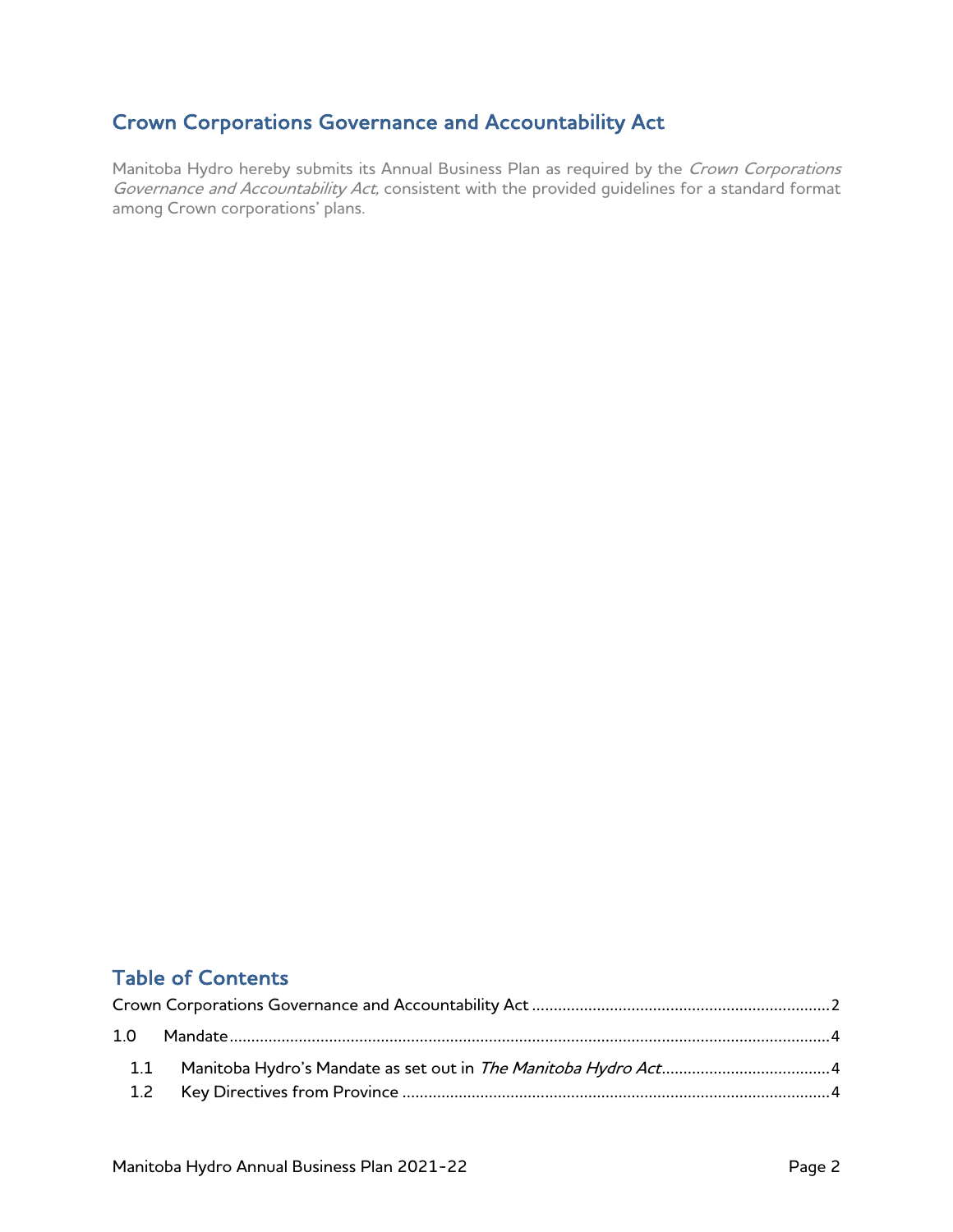| 1.3 |  |
|-----|--|
| 2.0 |  |
| 2.1 |  |
| 2.2 |  |
| 2.3 |  |
| 3.0 |  |
| 3.1 |  |
| 3.3 |  |
| 4.0 |  |
| 4.1 |  |
| 4.2 |  |
| 4.3 |  |
| 5.0 |  |
| 5.1 |  |
| 5.2 |  |
| 5.3 |  |
| 6.0 |  |
| 6.1 |  |
| 6.2 |  |
| 6.3 |  |
| 6.4 |  |
|     |  |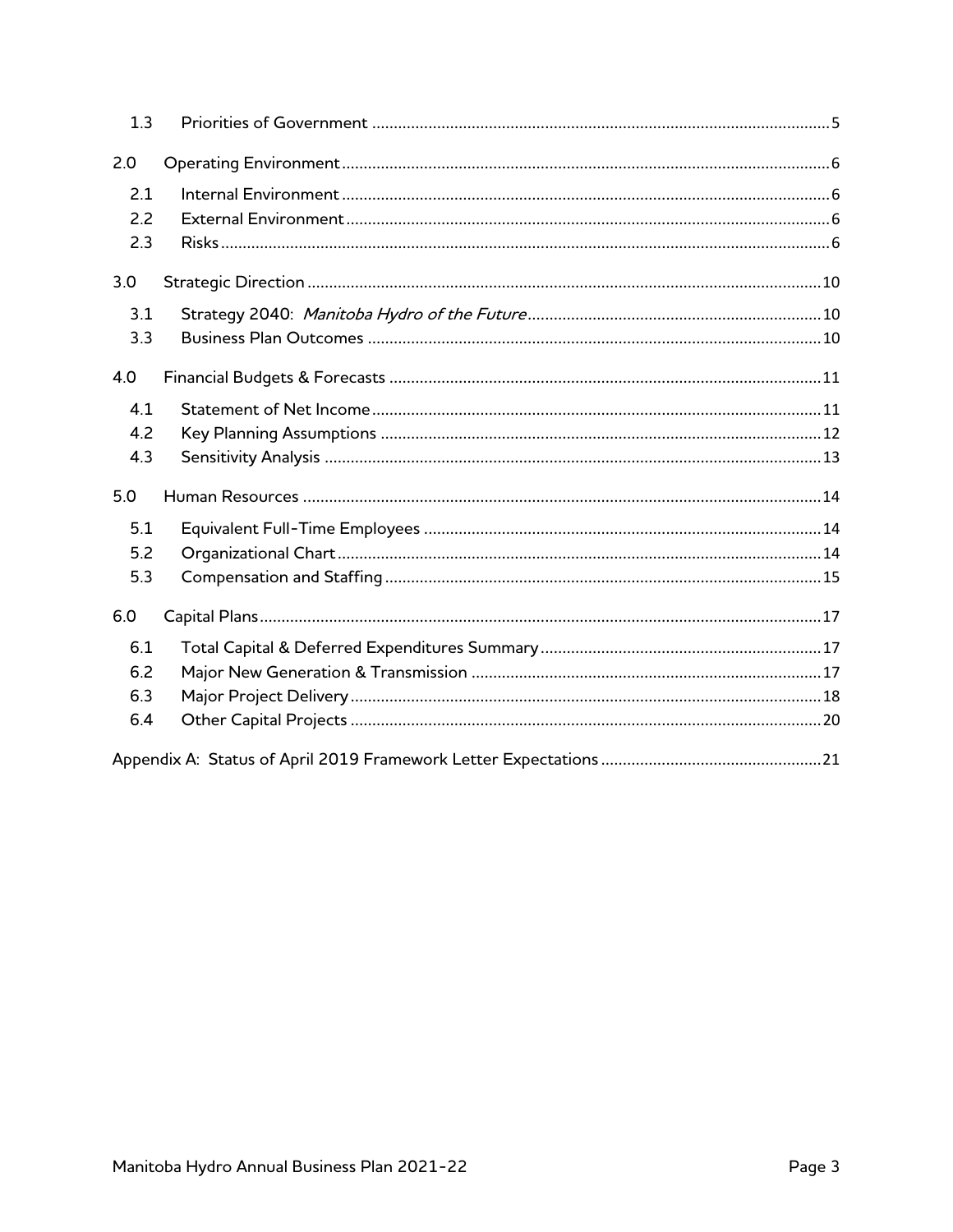## 1.0 Mandate

### 1.1 Manitoba Hydro's Mandate as set out in The Manitoba Hydro Act

The purposes and objects of The Manitoba Hydro Act are to provide for the continuance of a supply of power adequate for the needs of the province, and to engage in and to promote economy and efficiency in the development, generation, transmission, distribution, supply and end-use of power and, in addition, are:

- to provide and market products, services and expertise related to the development, generation, transmission, distribution, supply and end-use of power, within and outside the province; and
- to market and supply power to persons outside the province on terms and conditions acceptable to the board.

### 1.2 Key Directives from Province

In accordance with The Crown Corporations Governance and Accountability Act, the Minister of Crown Services may issue directives to Manitoba Hydro to support provincial policy and Manitoba Hydro must comply with any directive given.

The following directives have been issued to Manitoba Hydro:

• On January 30, 2020 the Minister of Crown Services issued a Directive to Crown Corporations concerning executive management compensation, overall staffing levels and review of management spans and layers.

Manitoba Hydro will remain in compliance with the Directive issued by the Minister of Crown Services. Since 2017, Manitoba Hydro has decreased the overall workforce by 15% and management positions by 22%. In November 2018, Meyers Norris Penny (MNP) issued an audit report on Manitoba Hydro's management reductions and confirmed that the 15% reduction requirement was exceeded. An extensive business model review is currently underway, and targets outlined in the Directive will be incorporated into the new business model.

• In support of the Made-in-Manitoba Climate and Green Plan, Crown Services requests that Manitoba Hydro cancel print-based subscriptions, and the purchase or production of business cards, unless an appropriate exception has been granted.

Manitoba Hydro has conducted a review of all print-based subscriptions. There are a small number of print-based subscriptions that remain which are necessary for business purposes. Manitoba Hydro has eliminated the purchase of business cards.

• Manitoba Order-in-Council 00082/2018: A Directive to Manitoba Hydro-Electric Board Respecting Agreements with Indigenous Groups and Communities.

Manitoba Hydro continues to operate in alignment with this directive.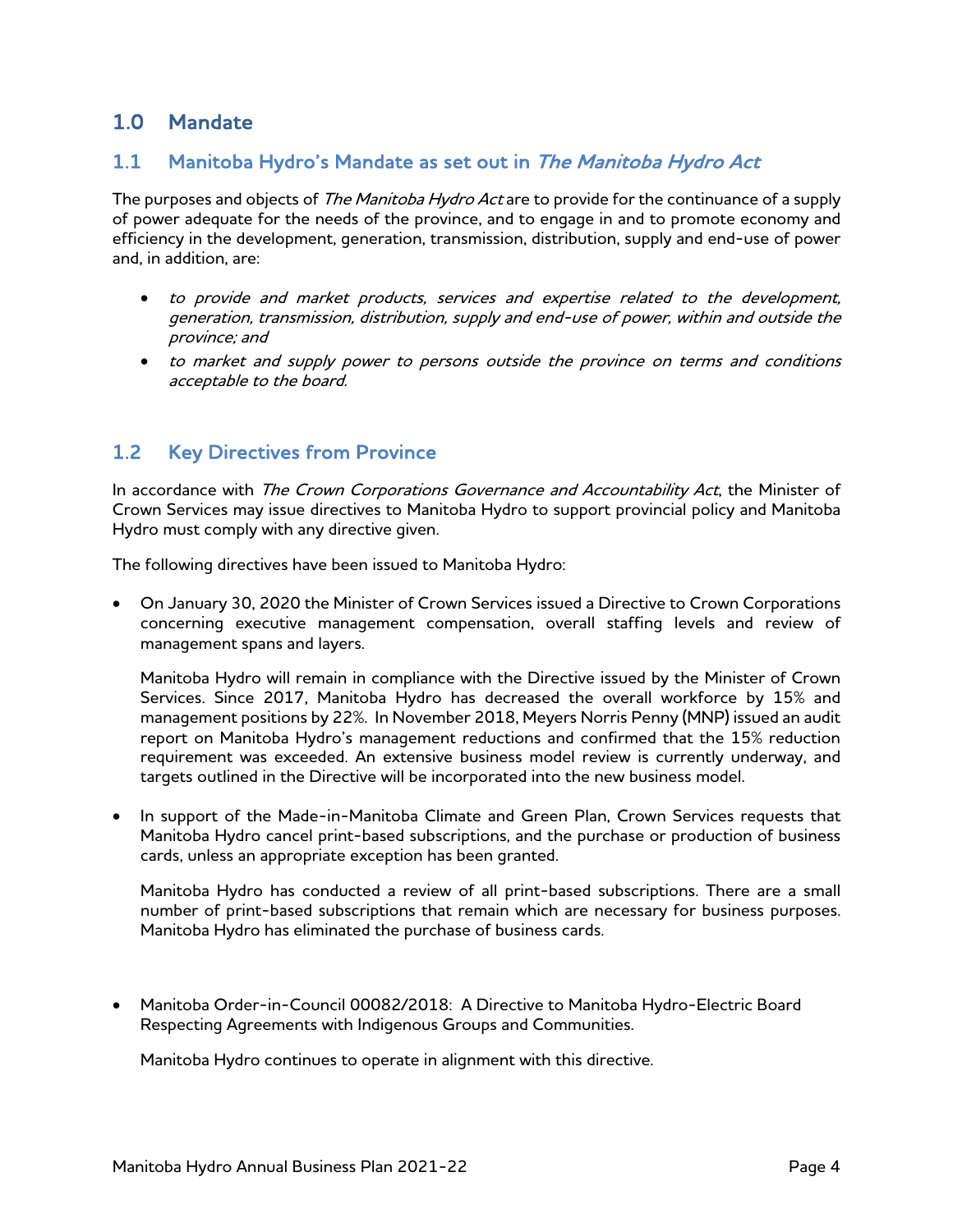## 1.3 Priorities of Government

The Minister of Crown Services issued a framework letter to Manitoba Hydro on April 24, 2019. Manitoba Hydro continues to work collaboratively with the Province to support the priorities of government and expectations included in the framework letter (see Appendix A status report).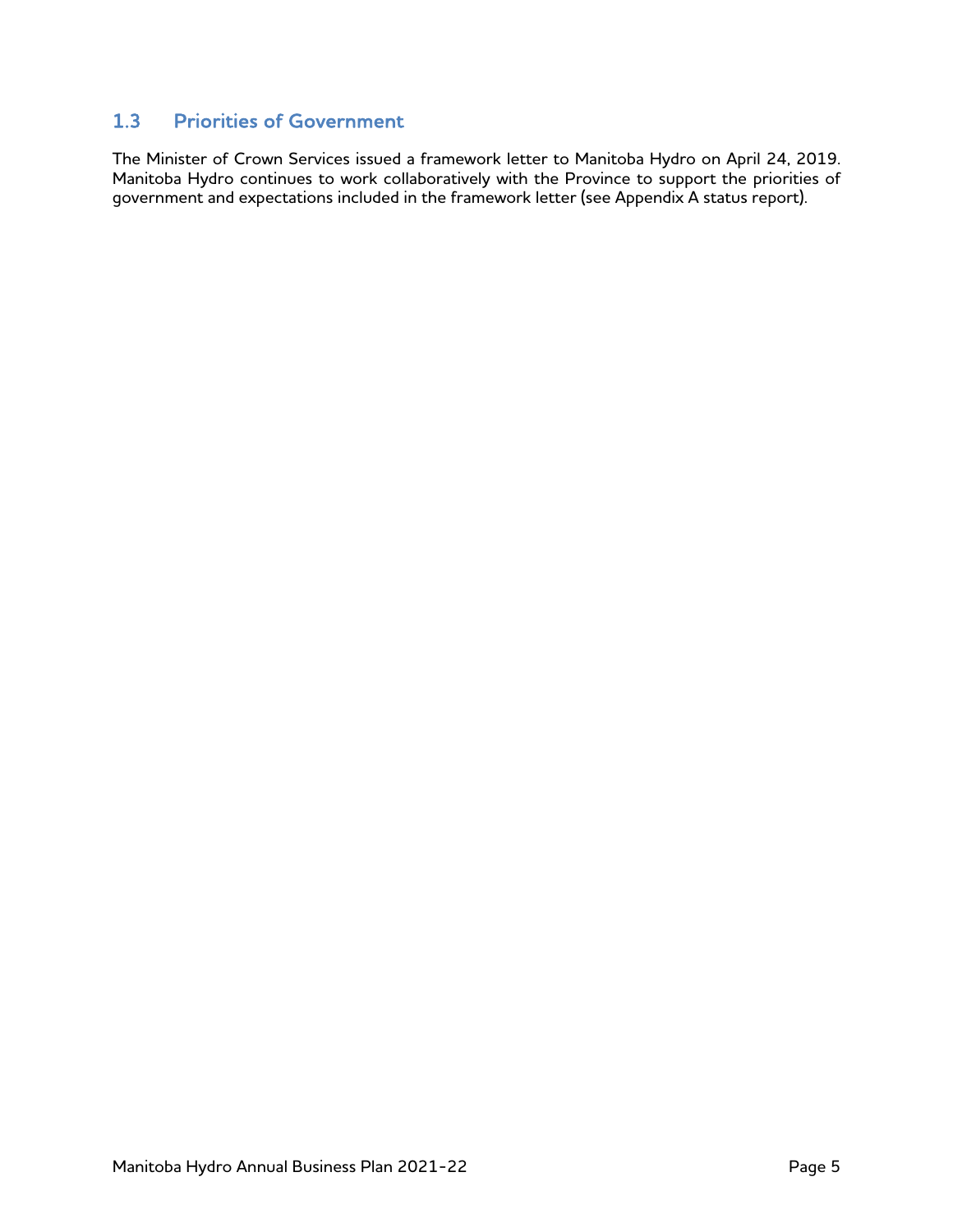## 2.0 Operating Environment

### 2.1 Internal Environment

Manitoba Hydro has an experienced and dedicated work force, solid operating infrastructure and a track record of excellent reliability.

The COVID-19 pandemic significantly changed Manitoba Hydro's internal operating environment. Manitoba Hydro implemented a virtual operating model in March 2020 as the first cases of COVID 19 appeared in Manitoba. Although over 1/3 of our workforce continues to report to a Manitoba Hydro office or facility, or works directly with the public across our operations, many employees are taking part in the remote model and working some or all of their hours from home. Keeyask construction and commissioning has also been impacted by COVID-19 and health and safety measures have been put in place to protect site employees, contractors and the surrounding communities. Due to public health orders, the provincial vaccination plan and other factors, impacts of COVID-19 are expected to carry through the 2021-22 fiscal year.

Manitoba Hydro is currently transforming our business model to enable a higher degree of customer centricity, integration and effectiveness throughout the organization to meet the challenges of the changing energy landscape to support Strategy 2040.

The new business model, as presented in section 5.2, will elevate critical capabilities, including Customer Solutions & Experience, Asset Management, Work Management, Project Delivery, Transformation, Digital, Enterprise Risk Management and Strategy Enterprise Planning are required to ensure we keep costs as low as possible.

### 2.2 External Environment

The future won't look like the past. Decarbonization, digitalization and decentralization (the three D's) are key trends reshaping the energy sector. Government policy interventions, technological advancements, economics, customer preferences, climate change and regulatory oversight are driving these trends that will shape and/or disrupt Manitoba Hydro's business environment in the future.

Technology-enabled alternatives to grid energy are also emerging and competing for customer attention "behind the meter". Competition is expected to be fierce in this new market as existing energy companies, technology giants and innovators vie to sell energy management, selfgeneration, storage, charging and other services to consumers. Manitoba Hydro's export customers are also seeing similar trends, with adoption rates and market responses well ahead of Manitoba.

The pace and breadth of these changes are unpredictable, and the wide range of potential impacts could put the sustainability of Manitoba's energy future at risk. Proactively managed, these risks can be mitigated in the best interest of all Manitobans and create opportunities to maximize Manitoba's renewable hydropower advantage.

### 2.3 Risks

As of mid-March 2020, Manitoba Hydro has initiated the development of an Enterprise Risk Management (ERM) program to enhance and expand its risk management efforts. Development and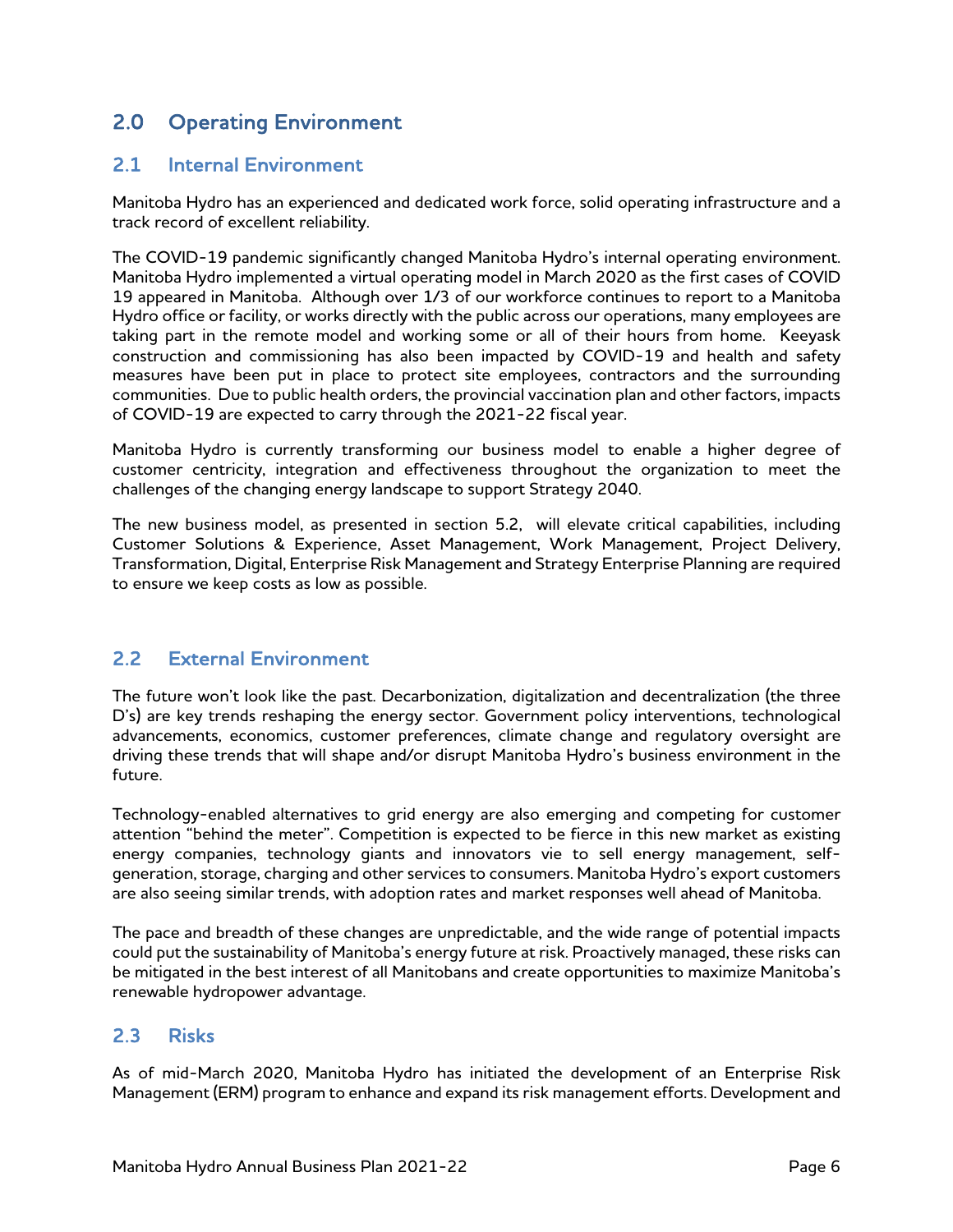maturation of the ERM program is a multi-year process and initial development is well underway. ERM is focused on strategically managing Manitoba Hydro's enterprise risks through an integrated, comprehensive, forward looking and standardized approach. ERM will drive consistency and organizational alignment around risk management by implementation of defined risk management policies and procedures. This will ensure aggregate enterprise risk levels are understood, appropriate action is taken to mitigate, manage and monitor the risks and risk levels are maintained within established tolerances

Manitoba Hydro faces a number of risks to the fulfillment of its mission and mandate. Manitoba Hydro has identified the following significant risks requiring attention and focus over the next fiscal year and/or longer.

| <b>Risk</b>                                                                                                                                                             | Likelihood | Consequence | <b>Mitigation Plan</b>                                                                                                                                                                                                                                  |
|-------------------------------------------------------------------------------------------------------------------------------------------------------------------------|------------|-------------|---------------------------------------------------------------------------------------------------------------------------------------------------------------------------------------------------------------------------------------------------------|
| The risk of grid parity<br>and/or grid defection,<br>resulting in declining<br>revenues and<br>potentially stranded<br>assets. Grid parity                              | Possible   | Very High   | If left unmitigated, grid parity<br>and/or grid defection could<br>have a significant impact on<br>Manitoba Hydro.<br>Manitoba Hydro has developed                                                                                                      |
| and/or grid defection<br>may occur as a result of:<br>Changing customer<br>$\circ$<br>expectations and<br>behavior<br>Accelerating<br>$\circ$<br>technological change   |            |             | Strategy 2040, which includes<br>a number of key strategic<br>initiatives to address this risk<br>and position Manitoba Hydro<br>accordingly to respond to the<br>evolving energy landscape.                                                            |
| The risk of being unable<br>to simultaneously<br>address ageing<br>infrastructure while<br>modernizing<br>infrastructure to be<br>ready for the new<br>energy landscape | Unlikely   | Very High   | As part of the initiatives of<br>Strategy 2040, consideration<br>will be given to both existing<br>assets and potential<br>modernization requirements.<br>The needs of existing<br>infrastructure and<br>modernization will be balanced<br>accordingly. |

### Strategic Risks

### Operational Risks

| <b>Risk</b>          | Likelihood | Consequence | <b>Mitigation Plan</b>                                                                                         |
|----------------------|------------|-------------|----------------------------------------------------------------------------------------------------------------|
| Low water conditions | Unlikely   | Very High   | Forecast revenue based on<br>average of 40 years of water<br>flow. Actual water levels can't<br>be controlled. |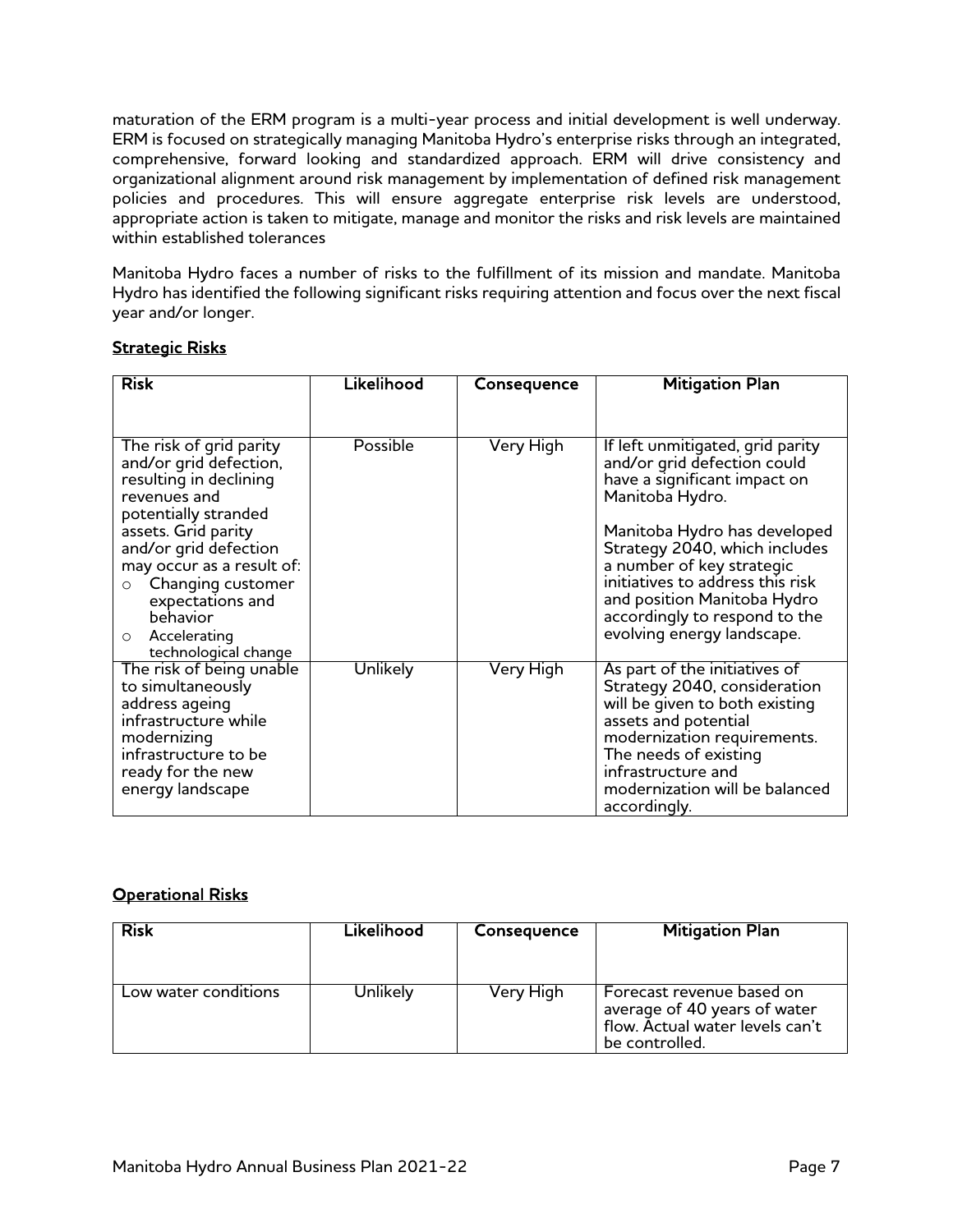| <b>Risk</b>                                                                                                                                                  | Likelihood | Consequence | <b>Mitigation Plan</b>                                                                                                                                                                                                                                                                              |
|--------------------------------------------------------------------------------------------------------------------------------------------------------------|------------|-------------|-----------------------------------------------------------------------------------------------------------------------------------------------------------------------------------------------------------------------------------------------------------------------------------------------------|
|                                                                                                                                                              |            |             |                                                                                                                                                                                                                                                                                                     |
| Warmer weather than<br>expected (warmest<br>winter in 60 years)                                                                                              | Unlikely   | Very High   | Forecast revenue based on<br>average of past 25 years<br>heating and cooling degree<br>days. Actual weather can't be<br>controlled.                                                                                                                                                                 |
| Emergencies and<br>disasters, including<br>storms and pandemics                                                                                              | Possible   | High        | While such events are<br>uncontrollable, Manitoba Hydro<br>has a Business Continuity<br>Plan/Program to mitigate the<br>impacts of these types of<br>events. The Plan/Program is<br>comprised of emergency<br>response plans, trained staff,<br>hazard analysis and multiple<br>supporting systems. |
| The potential for<br>changes to Federal or<br>Provincial<br>environmental and/or<br>regulatory<br>requirements that<br>impact how Manitoba<br>Hydro operates | Unlikely   | High        | Work with appropriate<br>stakeholders to manage any<br>potential changes. Continued<br>implementation of a broad<br>range of activities to protect<br>the environment and limit any<br>impact caused by Manitoba<br>Hydro                                                                           |

### Financial Risks

| <b>Risk</b>                                                                                                                              | Likelihood | Consequence | <b>Mitigation Plan</b>                                                                                                                                                                                                                                                                                                                               |
|------------------------------------------------------------------------------------------------------------------------------------------|------------|-------------|------------------------------------------------------------------------------------------------------------------------------------------------------------------------------------------------------------------------------------------------------------------------------------------------------------------------------------------------------|
| Significantly lower<br>export prices for<br>extra-provincial sales<br>(spot market prices)<br>due to unexpected<br>events                | Unlikely   | Very High   | Wherever possible, enter into<br>bilateral agreements to reduce<br>the amount of energy exposed<br>to spot market prices, optimize<br>hydraulic generation<br>scheduling to be available in<br>highest price periods, and<br>optimize the sale of energy on<br>a daily basis into the highest<br>priced markets that Manitoba<br>Hydro transacts in. |
| Potential market<br>uncertainty/instability<br>that impacts Manitoba<br>Hydro's ability to re-<br>finance its debt or<br>obtain new debt | Remote     | Very High   | Maintain an appropriate level of<br>pre-funding on debt<br>requirements to mitigate any<br>impact of potential, temporary<br>market instability                                                                                                                                                                                                      |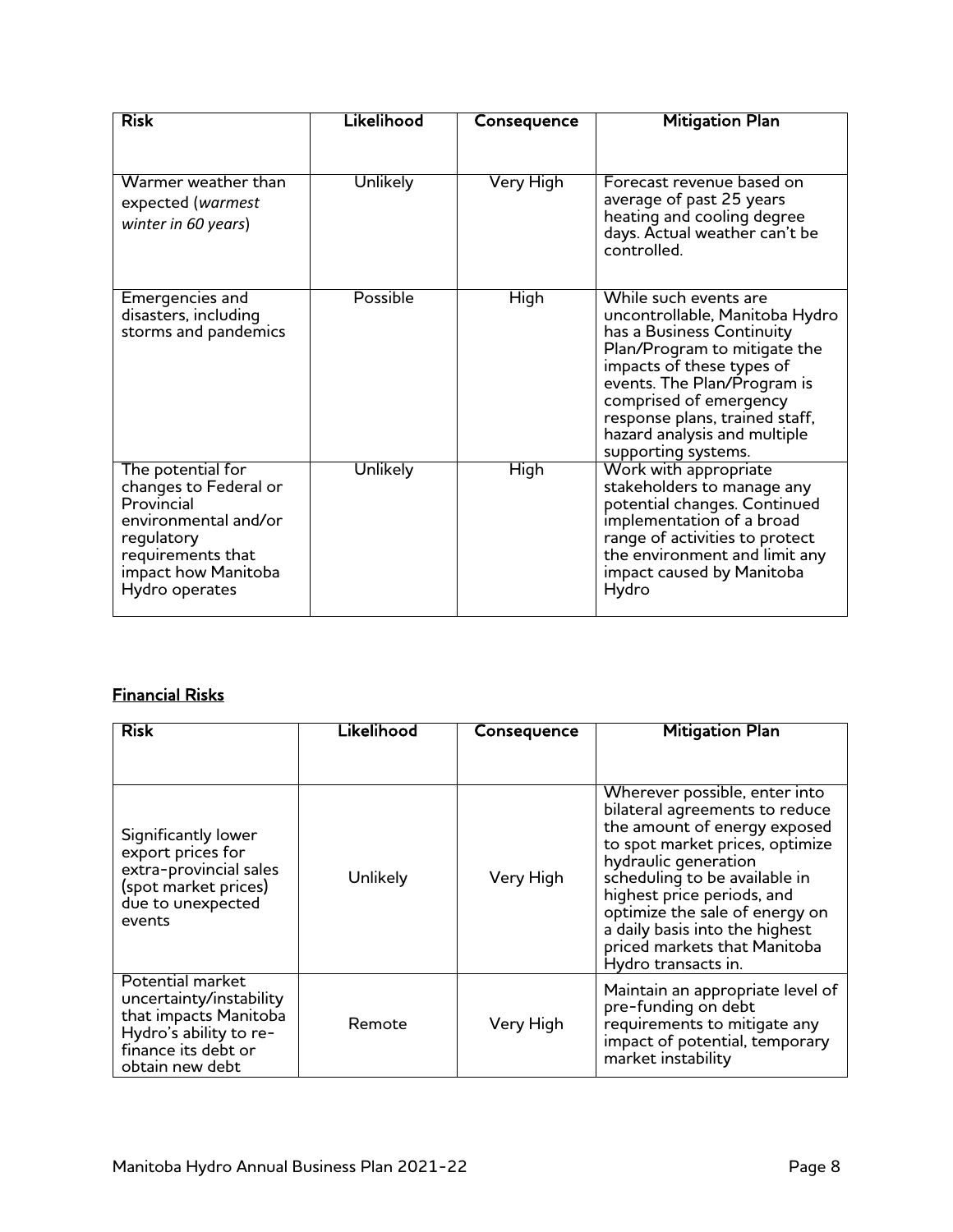### Technological Risk

| <b>Risk</b>                                                                                                                                                                                             | Likelihood | Consequence | <b>Mitigation Plan</b>                                                                                                                                                                                                                                                                      |
|---------------------------------------------------------------------------------------------------------------------------------------------------------------------------------------------------------|------------|-------------|---------------------------------------------------------------------------------------------------------------------------------------------------------------------------------------------------------------------------------------------------------------------------------------------|
|                                                                                                                                                                                                         |            |             |                                                                                                                                                                                                                                                                                             |
| Potential for a cyber<br>security breach to<br>Manitoba Hydro's<br>information technology<br>(IT) or operational<br>technology (OT)<br>systems that impacts<br>operations or causes a<br>privacy breach | Remote     | High        | Continuous review of key<br>systems and processes and<br>security assessments to protect<br>against potential cyber security<br>event(s) that could result in<br>theft of information, impact to<br>business processes and/or the<br>disruption or misuse of critical<br>operations/assets. |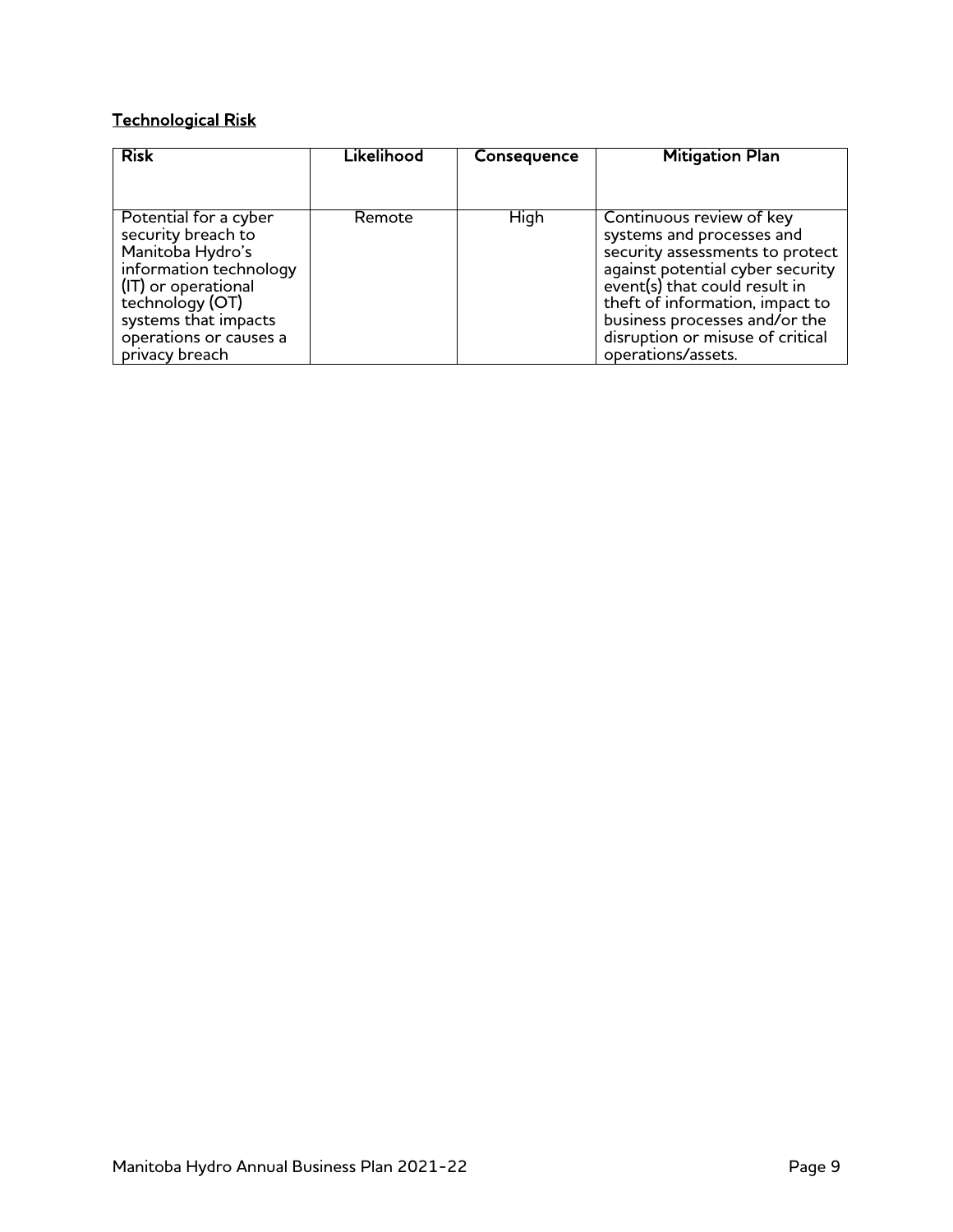## 3.0 Strategic Direction

Manitoba Hydro's mission statement:

Help all Manitobans efficiently navigate the evolving energy landscape, leveraging their clean energy advantage, while ensuring safe, clean, reliable energy at the lowest possible cost.

### 3.1 Strategy 2040: Manitoba Hydro of the Future

We are transforming to become 'Manitoba Hydro of the Future'.

Strategy 2040 provides strategic direction anchored in the best interest of Manitobans, as exemplified in the 5 pillars:

|                                                                                                                                                          | $\overline{2}$                                                                                                                                                                                                                 | 3                                                                                                                                                                                                                          |                                                                                                                                                                                                                                                                                              | 5                                                                                                                                                                                                                                              |
|----------------------------------------------------------------------------------------------------------------------------------------------------------|--------------------------------------------------------------------------------------------------------------------------------------------------------------------------------------------------------------------------------|----------------------------------------------------------------------------------------------------------------------------------------------------------------------------------------------------------------------------|----------------------------------------------------------------------------------------------------------------------------------------------------------------------------------------------------------------------------------------------------------------------------------------------|------------------------------------------------------------------------------------------------------------------------------------------------------------------------------------------------------------------------------------------------|
| Provide safe reliable<br>energy that meets the<br>evolving energy needs of<br><b>Manitobans</b>                                                          | Serve customers<br>efficiently, responsively,<br>and digitally                                                                                                                                                                 | <b>Help all Manitobans</b><br>understand their energy<br>options and make<br>informed choices                                                                                                                              | <b>Ensure Manitobans get</b><br>maximum value from<br>their clean hydro<br>generation dams and<br>energy infrastructure                                                                                                                                                                      | Keep energy prices as<br>low as possible, while<br>providing the level of<br>service Manitobans<br>expect                                                                                                                                      |
| Energy powers your life<br>and your business $-$<br>Manitoba Hydro will ensure<br>your energy is safely and<br>reliably produced and<br>delivered to you | You expect responsive<br>service, and to be able to<br>deal with your energy<br>provider the way you want<br>- Manitoba Hydro will<br>modernize its customer<br>service to deliver digitally,<br>and improve<br>responsiveness | Your home and business<br>energy choices are<br>expanding and becoming a<br>lot more complex -<br>Manitoba Hydro will help<br>you understand your<br>energy options and make<br>informed choices that are<br>right for you | All Manitobans have a<br>tremendous asset (our<br>Hydro Generation dams)<br>that is becoming even more<br>valuable as the world<br>moves to price and reduce<br>the use of carbon $-$<br>Manitoba Hydro will help<br>protect and maximize the<br>value of these assets for all<br>Manitobans | Whether at home or in<br>your business, your energy<br>costs are important to you<br>- Manitoba Hydro will take<br>all responsible measures to<br>keep costs low, while<br>making necessary<br>investments to serve the<br>needs of Manitobans |

Strategy 2040 is enabled by the Business Model 'hard wiring' and the Culture 'soft wiring'. Within each of these integrated workstreams, new capacity and capabilities will be added with respect to people, processes and technology.

The development of the first Enterprise Plan in Fall 2021 will allow Manitoba Hydro to better align strategic and financial planning processes, and support Manitoba's summary budgeting processes.

Manitoba Hydro is collaborating with government in shaping its strategy to align with future Provincial Energy Policy, and support government in coordinating policy, governance and regulation to mitigate risks and leverage opportunities.

### 3.2 Business Plan Outcomes

Manitoba Hydro's success at achieving its mandate, mission and strategic priorities is measured by the following outcomes:

| <b>Measure</b> | 2021-22       |
|----------------|---------------|
|                | <b>Target</b> |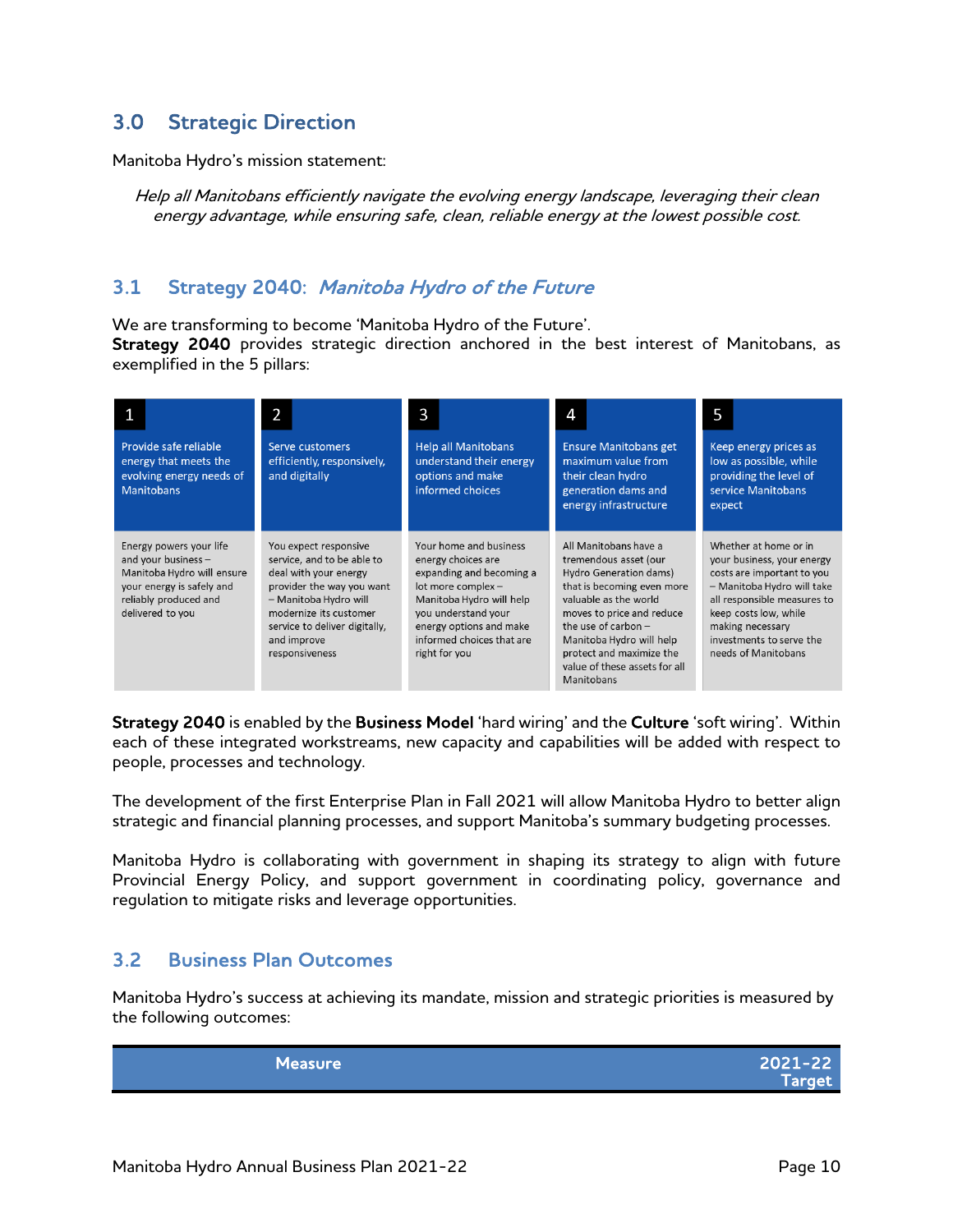| <b>FINANCE</b>                         | Debt to Capitalization                              | 86%         |
|----------------------------------------|-----------------------------------------------------|-------------|
|                                        | Consolidated Net Income (Loss)                      | \$190M      |
|                                        | Consolidated Operating & Admin (O&A) Costs          | \$627M      |
| <b>CUSTOMER</b><br><b>SATISFACTION</b> | <b>CSTS - Customer Satisfaction Tracking Study</b>  | 8.2         |
| <b>RELIABILITY</b>                     | SAIDI - System Average Interruption Duration Index  | 148         |
|                                        | SAIFI - System Average Interruption Frequency Index | 1.59        |
| <b>SAFETY</b>                          | Lost Time Injury Frequency Rate                     | $0.6 - 0.8$ |
|                                        | Lost Time Injury Severity Rate                      | $12 - 16$   |
|                                        | Serious Injury/Fatality                             | 0           |
|                                        | Serious Injury/Fatality Potential                   | 0           |
| <b>DIVERSITY</b>                       | Indigenous - province-wide workforce                | 18%         |
|                                        | Indigenous - northern workforce                     | 47%         |
|                                        | Indigenous - in management                          | 8%          |
|                                        | Persons with disabilities                           | 6%          |
|                                        | Visible minorities                                  | 9%          |
|                                        | Women - in workforce                                | 30%         |
|                                        | Women - in management                               | 30%         |

Notes:

1. Measure from the quarterly Customer Satisfaction Tracking Study (CSTS) question "On a scale of 1 to 10, where 1 is extremely dissatisfied and 10 is extremely satisfied, how satisfied are you with the overall service you have received from Manitoba Hydro?"

Manitoba Hydro will report results on the above planned outcomes to the Minister of Crown Services with the audited financial results in the Manitoba Hydro-Electric Board Annual Report.

## 4.0 Financial Budgets & Forecasts

### 4.1 Statement of Net Income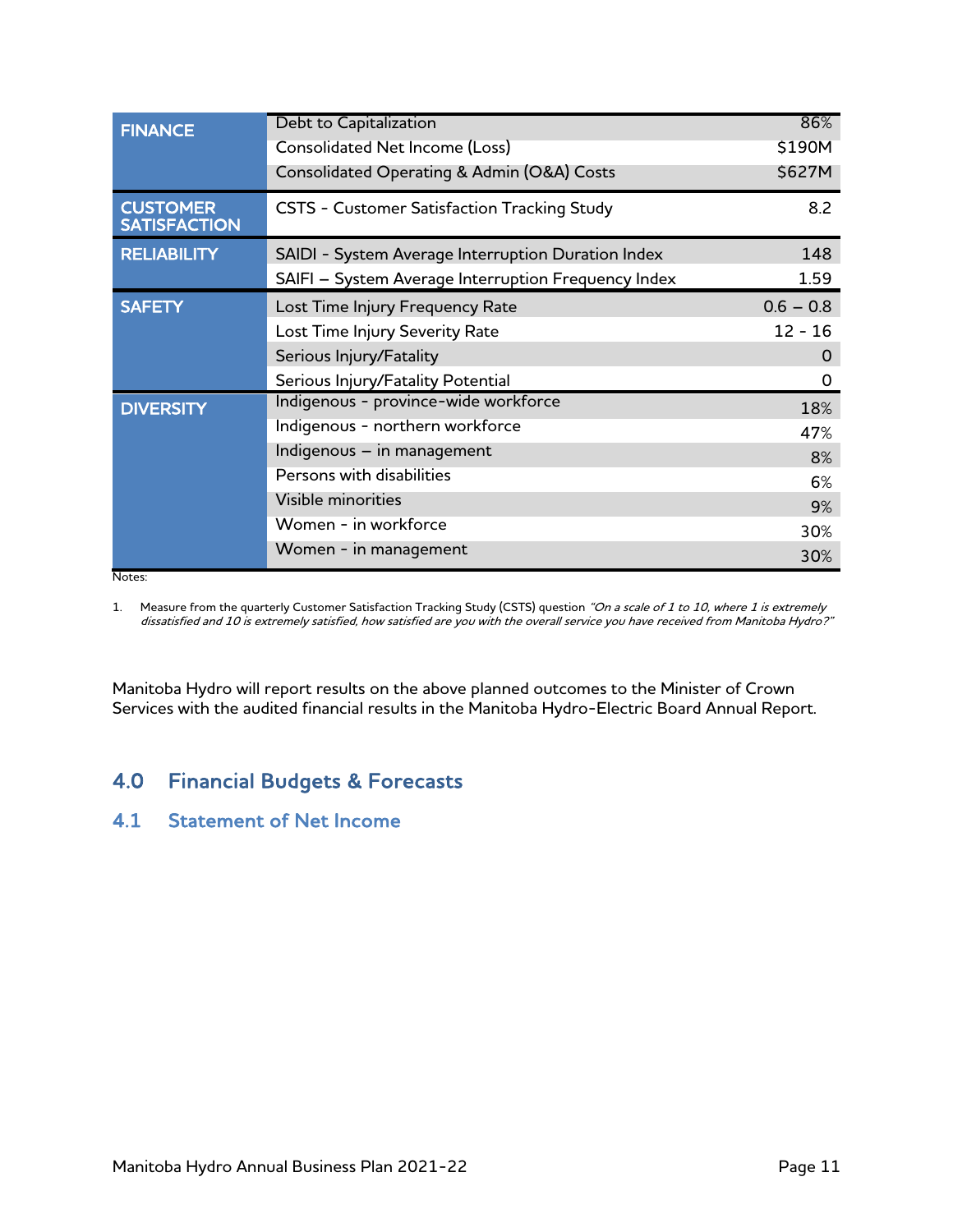#### **CONSOLIDATED PROJECTED STATEMENT OF INCOME** (In Millions of Dollars)

|                                                 | 2019/20<br><b>Actual</b> | 2020/21<br>Projected<br><b>Results</b> | 2021/22<br><b>Proposed</b><br><b>Budget</b> |
|-------------------------------------------------|--------------------------|----------------------------------------|---------------------------------------------|
| For the year ended March 31                     |                          |                                        |                                             |
| <b>REVENUES</b>                                 |                          |                                        |                                             |
| Domestic Revenue                                | 2,090                    | 2,174                                  | 2,217                                       |
| Extraprovincial                                 | 468                      | 589                                    | 810                                         |
| Other                                           | 71<br>2,629              | 81<br>2,844                            | 86<br>3,112                                 |
| <b>EXPENSES</b>                                 |                          |                                        |                                             |
| Cost of Gas Sold                                | 238                      | 277                                    | 305                                         |
| Operating and Administrative                    | 579                      | 591                                    | 627                                         |
| Finance Expense                                 | 838                      | 902                                    | 1,082                                       |
| Finance Income                                  | (43)                     | (22)                                   | (23)                                        |
| Depreciation and Amortization                   | 512                      | 531                                    | 615                                         |
| Water Rentals and Assessments                   | 126                      | 130                                    | 131                                         |
| Fuel and Power Purchased                        | 98                       | 167                                    | 169                                         |
| Capital and Other Taxes                         | 163                      | 168                                    | 173                                         |
| Other Expenses                                  | 104                      | 108                                    | 131                                         |
|                                                 | 2,615                    | 2,852                                  | 3,210                                       |
| Net Income before Net Movement in Reg. Deferral | 14                       | (8)                                    | (98)                                        |
| Net Movement in Regulatory Deferral             | 85                       | 114                                    | 272                                         |
| Net Income                                      | 99                       | 106                                    | 174                                         |
| Net Income Attributable to:                     |                          |                                        |                                             |
| Manitoba Hydro                                  | 99                       | 111                                    | 190                                         |
| Non-controlling Interest                        |                          | (5)                                    | (16)                                        |
| <b>Additional Domestic Revenue</b>              |                          |                                        |                                             |
| Approved General Electricity Rate Increase      | 2.50%                    | 2.90%                                  |                                             |
| General electricity rate increases              |                          |                                        | 3.50%                                       |
| Non-gas rate increases                          |                          |                                        | 3.50%                                       |
| <b>Financial Metrics</b>                        |                          |                                        |                                             |
| Debt to Capitalization Ratio                    | 86%                      | 86%                                    | 86%                                         |

## 4.2 Key Planning Assumptions

Both near term and long-term planning horizons include the following assumptions:

- Proposed electric and non-gas rate increases effective October 1, 2021 of 3.5%;
- The Fall 2020 interest rate forecast;
- Electricity load forecast based on the 2019 Fall Update updated to reflect the projected impacts of COVID-19;
- Short-term electricity export price forecast based on a November 2020 update;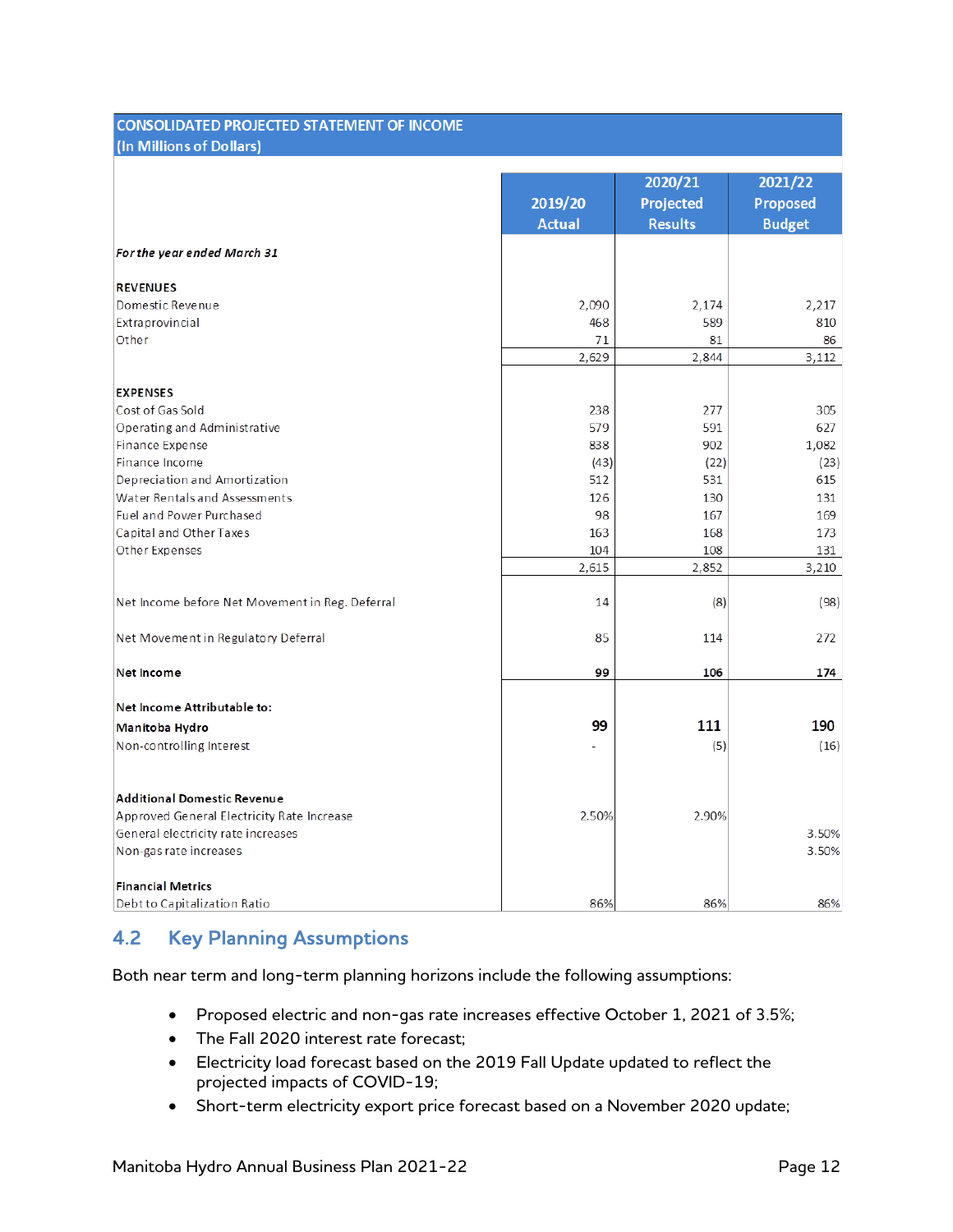- 20 year weighted average term to maturity on new debt;
- Cessation of the Major Capital Reserve deferral (originally established in PUB Order 69/19) effective September 30, 2021 with subsequent amortization over a 24-month period; and
- Keeyask Generating Station 1st Power March 2021.

### 4.3 Sensitivity Analysis

Sensitivities are adjusted with each budget cycle. The 2021-22 proposed budget net income of \$190 million could be impacted by variances in planning assumptions. Critical risks and associated impacts to the 2021-22 proposed budget are as follows:

#### Water Conditions

- The 2021/22 proposed budget of net export revenue (\$510 million) is based on the average or mean of the most recent 40 years of hydraulic flow history (1979 – 2018).
- The uncertainty and variability of water flows has the largest potential impact on the 2021/22 financials and is prevalent through most of the year. Under extreme conditions, using the lowest and highest flow conditions observed over the past 40 years, the model indicates potential impacts to net income of -\$295 million and +\$115 million respectively.
- Typical annual fluctuations in flows may impact net income by +\$69 million/-\$58 million.

#### **Weather**

- A colder or warmer than normal winter could have a +/- \$42 million annual impact to net income respectively.
- A record cold or warm winter will increase or decrease Manitoba's annual energy consumption by approximately 4%. An increase or decrease to domestic revenue due to a colder or warmer than normal winter will be partially offset by an associated increase or decrease to net export revenues.

#### Export Prices

- Fluctuations in the spot market prices could have a -\$72 million impact to net income if lower prices are experienced.
- The 2021/22 proposed budget is based on the opportunity export price forecasts available from the Intercontinental Exchange (NYSE: ICE) and from one of Manitoba Hydro's long-term price forecasters as at November 6, 2020 for the Midcontinent Independent System Operator (MISO) region. The low export price scenario assumes the average percentage decline in actual export prices experienced between April 2020 – October 2020 and previously budgeted export prices remains throughout the 2021/22 fiscal year.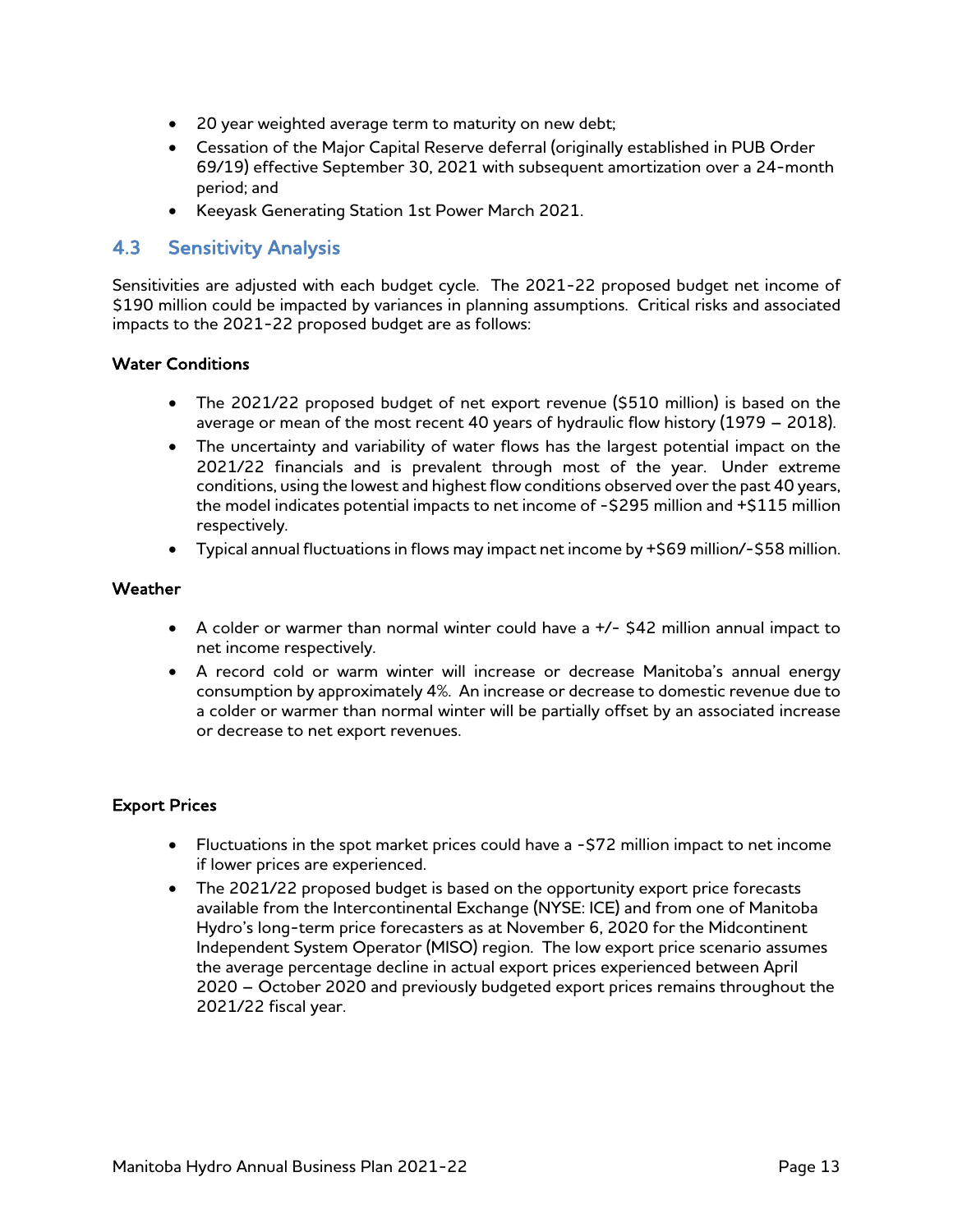## 5.0 Human Resources

### 5.1 Equivalent Full-Time Employees

The table below reflects the calculated Equivalent Full Time Employees and measures all hours worked in a period divided by 1,916 hours per year. EFT calculations include seasonal, part-time and temporary staff. The total EFT count also includes Subsidiary employees at Manitoba Hydro International (MHI) and Manitoba Hydro Utility Services (MHUS).

| <b>Equivalent Full-Time (EFT) Employees</b> |                  |                  |                |                        |  |  |
|---------------------------------------------|------------------|------------------|----------------|------------------------|--|--|
|                                             | 2018/19          | 2019/20          | 2020/21        | 2021/22                |  |  |
|                                             | at March 31 2019 | at March 31 2020 | at Dec 31 2020 | Projected <sup>1</sup> |  |  |
| <b>Senior Management</b>                    | 34               | 35               | 36             |                        |  |  |
| Management                                  | 111              | 105              | 99             |                        |  |  |
| <b>Employees</b>                            | 5 1 1 7          | 5 0 3 3          | 4666           |                        |  |  |
| Subsidiary Employees*                       | 213              | 220              | 203            |                        |  |  |
| <b>Total EFT count</b>                      | 5475             | 5 3 9 3          | 5 0 0 4        | 5420                   |  |  |

\* *Manitoba Hydro International and Manitoba Hydro Utility Services*

<sup>1</sup> Manitoba Hydro is undergoing a significant Business Model Review; as such the projected breakdown of EFTs for 2021-22 is not yet available.

At year end 2020-2021, EFTs are expected to be below budget by approximately 9% due to higher than projected retirements which have not yet been replaced and unpaid time off, both related to the government savings initiative.

## 5.2 Organizational Chart

While Strategy 2040 outlines where the Corporation is going, the business model is the vehicle in which Manitoba Hydro will get there. The business model supports Manitoba Hydro in building out capabilities: the people, knowledge, systems, tools and processes that deliver value to Manitobans.

Flowing out of the business model review is a new life-cycle business model and organizational structure, as shown in the chart below. Three *Operating Units* represent a holistic, end-to-end view of the customer, and four *Functional Units* act as strategic partners to the operating units and perform services for internal and external customers. Note, the subsidiaries Manitoba Hydro International (reporting to CFO) and Manitoba Hydro Utility Services (reporting to VP Customer) are not depicted on organization chart below.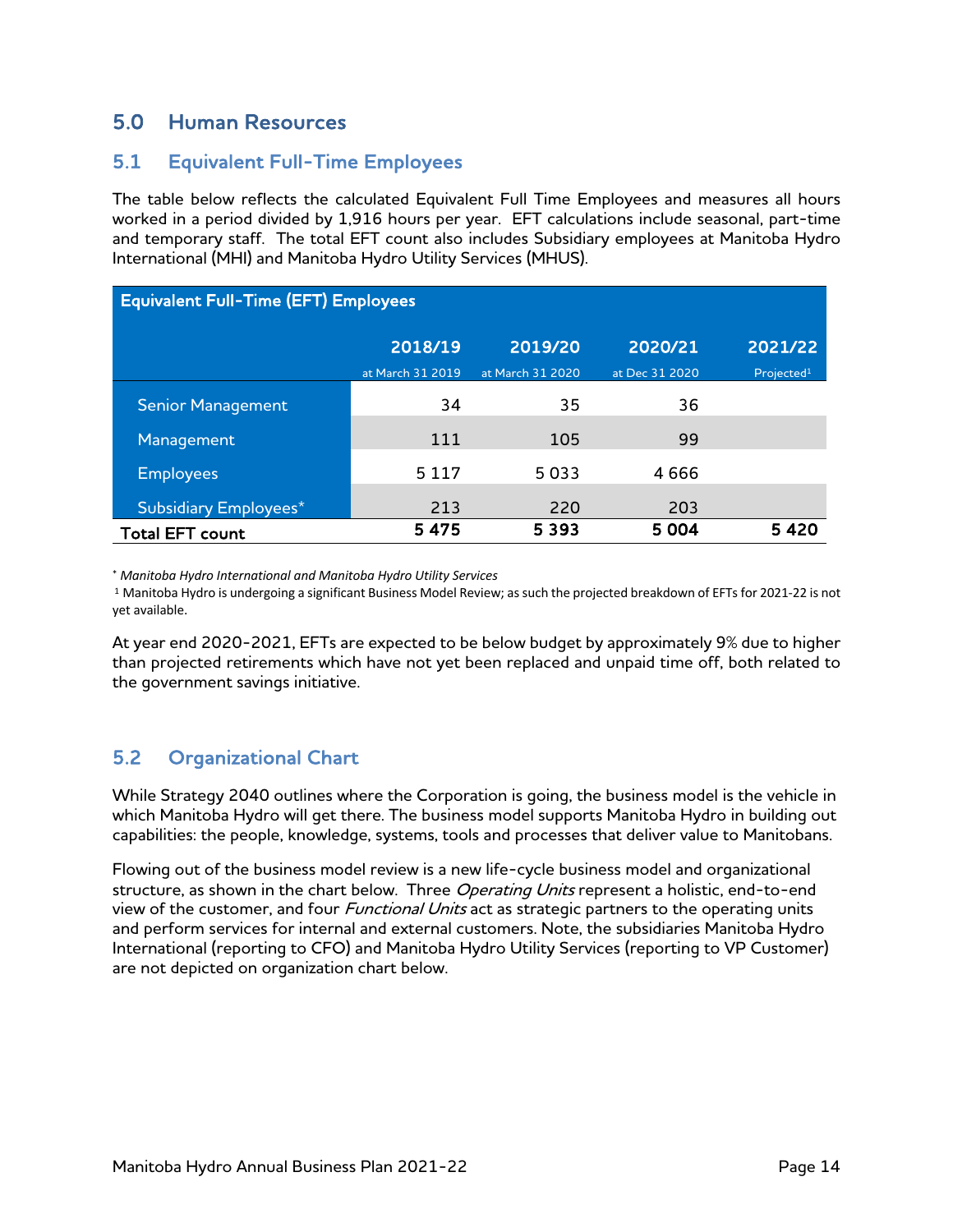

## 5.3 Compensation and Staffing

#### Compensation

Base payroll costs for 2021-22 is forecasted to be approximately \$480 million, which includes a projection for subsidiaries Manitoba Hydro International and Manitoba Hydro Utility Services, but does not include overtime or benefits. Paid overtime costs typically average 15% of base payroll but increased to 16% over a three-year period (2017/18 through 2019/20) primarily as a result of the requirement to restore power for the unprecedented October 2019 storm.

Under normal conditions, overtime is driven by contractual obligations (northern employees), maintenance requirements, emergencies, and deadlines for capital projects. Higher than normal overtime costs are not occurring in 2020-21 and are not anticipated for 2021/22.Manitoba Hydro was requested by the Province of Manitoba to achieve substantial labour cost savings during the fiscal year 2020-21. To achieve those savings, hundreds of vacancies were not filled during the year. The annual turnover rate for 2020 was 7.2% (or 370 employees), slightly higher than the average rate of 6% in the last 6 years. Using this average and the current workforce numbers, it is estimated that the attrition for the 2021 calendar year will be approximately 291 employees. In addition, Manitoba Hydro sustained a significant reduction in staff in 2017 due to a voluntary departure program, and has high number of forecasted retirements (described below). For these reasons, it is expected that Manitoba Hydro will be filling the majority of vacancies and hiring externally to meet its mandated obligations.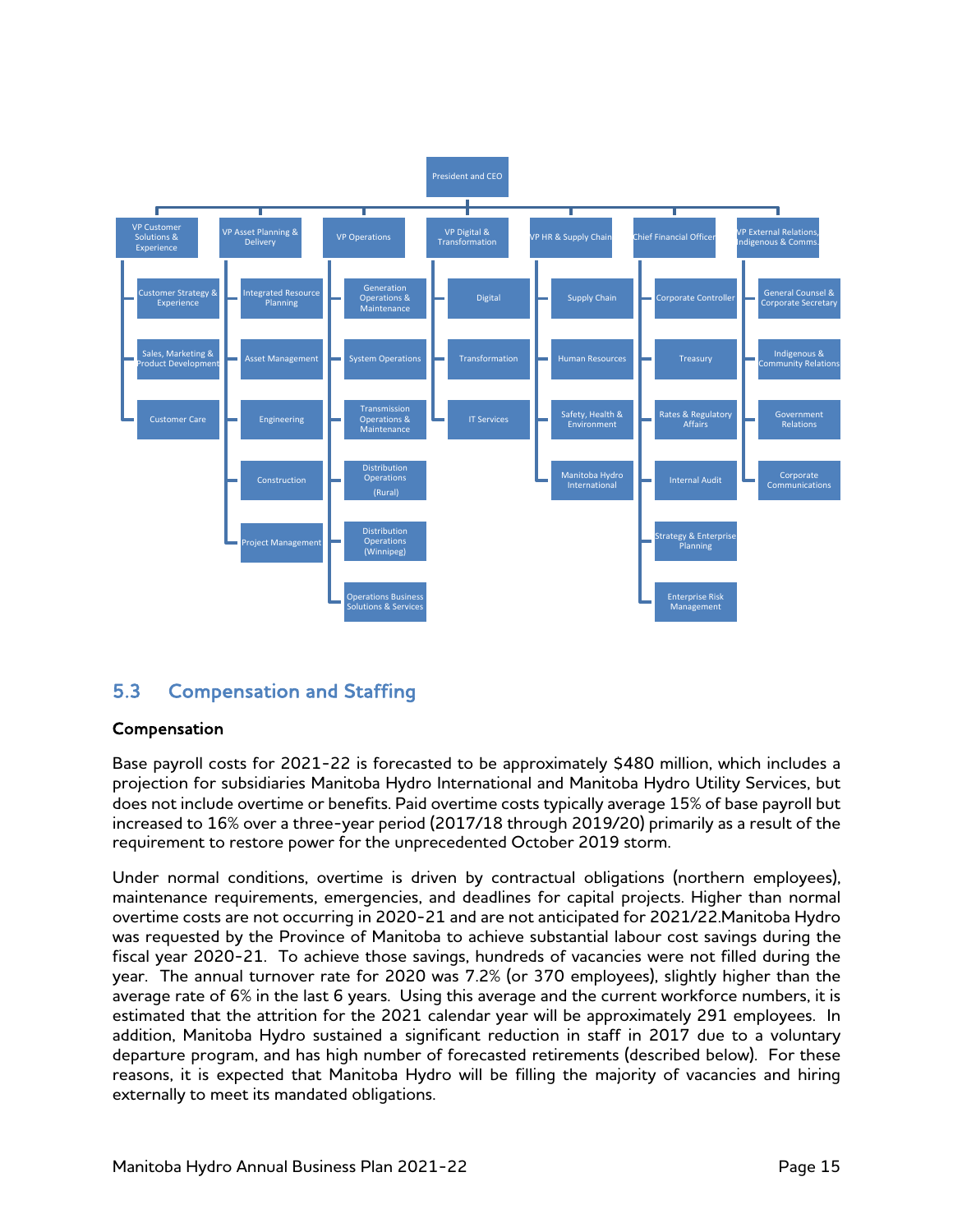#### Labour Relations

Approximately 79% of Manitoba Hydro's employees are represented by labour unions. The Corporation has been in negotiations with its largest union (IBEW Local 2034) for over two years since the collective agreement expired on December 31, 2018. As of early March 2021, negotiations are continuing with the assistance of a conciliator.

The other three collective agreements expired at the end of 2020. Negotiations with CUPE and AMHSSE began in February 2021. As of early March 2021, negotiations with UNIFOR had not been scheduled. A financial mandate from the Manitoba Government for IBEW negotiations was received in October 2020 covering the years 2019 and 2020. No wage increases for 2021 have been approved or applied.

#### Retirement Forecast

There are 671 employees (approx. 14% of workforce) eligible to retire in 2021 with a full pension. Manitoba Hydro expects 20% of eligible employees to retire or approximately 134 employees for the 2021 calendar year.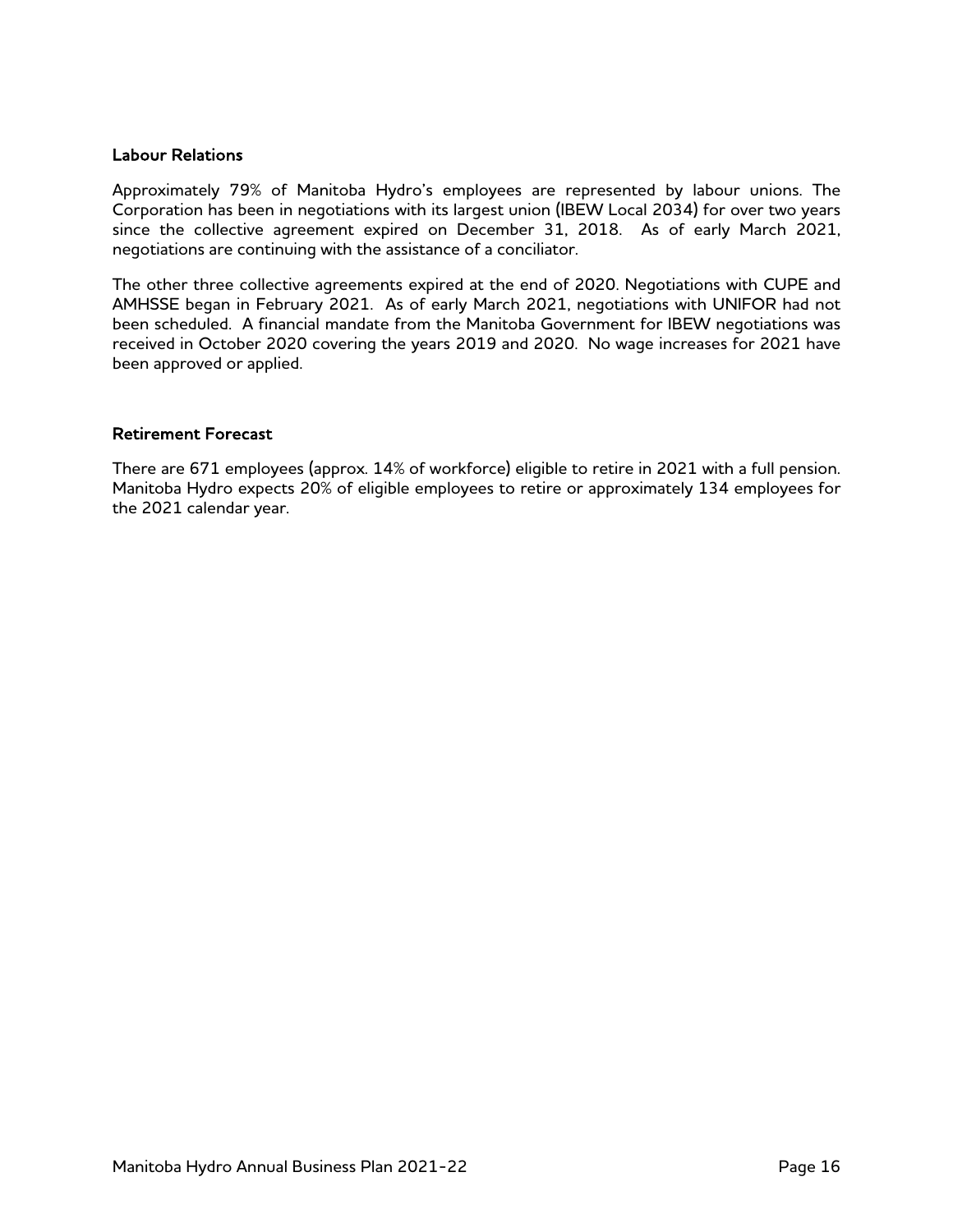## 6.0 Capital Plans

| (\$ Millions)                            | 2020/21<br><b>Approved</b> | 2020/21<br>Forecast | 2021/22<br><b>Budget</b> |
|------------------------------------------|----------------------------|---------------------|--------------------------|
| Major New Generation & Transmission      | 963                        | 827                 | 719                      |
| <b>Business Operations Capital (BOC)</b> | 527                        | 504                 | 569                      |
| <b>Capital Expenditures</b>              | 1490                       | 1 3 3 1             | 1 2 8 8                  |
| <b>Other Capitalized Expenditures</b>    | 181                        | 137                 | 143                      |
| Total                                    | 1671                       | 1468                | 1431                     |

### 6.1 Total Capital & Deferred Expenditures Summary

The above totals include capitalized interest and, in case of certain mitigation estimates carried in other capitalized expenditures, the recognition of a present value asset/liability associated with assumed new settlements.

Examples of Other Capitalized Expenditures include: Great Northern Transmission Line, Efficiency Manitoba expenditures, Regulatory Services, Site Remediation, and Mitigation Settlements.

## 6.2 Major New Generation & Transmission

| (\$ Millions)                 | <b>Total</b><br><b>Project</b><br>Cost | <b>Actual</b><br>Expenditures* | 2020/21<br><b>Forecast</b> | 2021/22 | 2022/23                      | 2023/24 | 2024/25 |
|-------------------------------|----------------------------------------|--------------------------------|----------------------------|---------|------------------------------|---------|---------|
| <b>Keeyask - Generation</b>   | 8726                                   | 7406                           | 698                        | 648     | 292                          | 7       | 1       |
| <b>Bipole III Reliability</b> | 4624                                   | 4584                           | 15                         | 28      | $\qquad \qquad \blacksquare$ | -       |         |
| <b>MMTP</b>                   | 490                                    | 463                            | 85                         | 22      | $\overline{\phantom{a}}$     | -       |         |
| <b>Birtle Transmission</b>    | 69                                     | 34                             | 29                         | 21      | $\overline{\phantom{0}}$     |         |         |
| Total                         |                                        | 12 487                         | 827                        | 719     | 292                          | 7       | 1       |

*\*Actuals to December 31, 2020*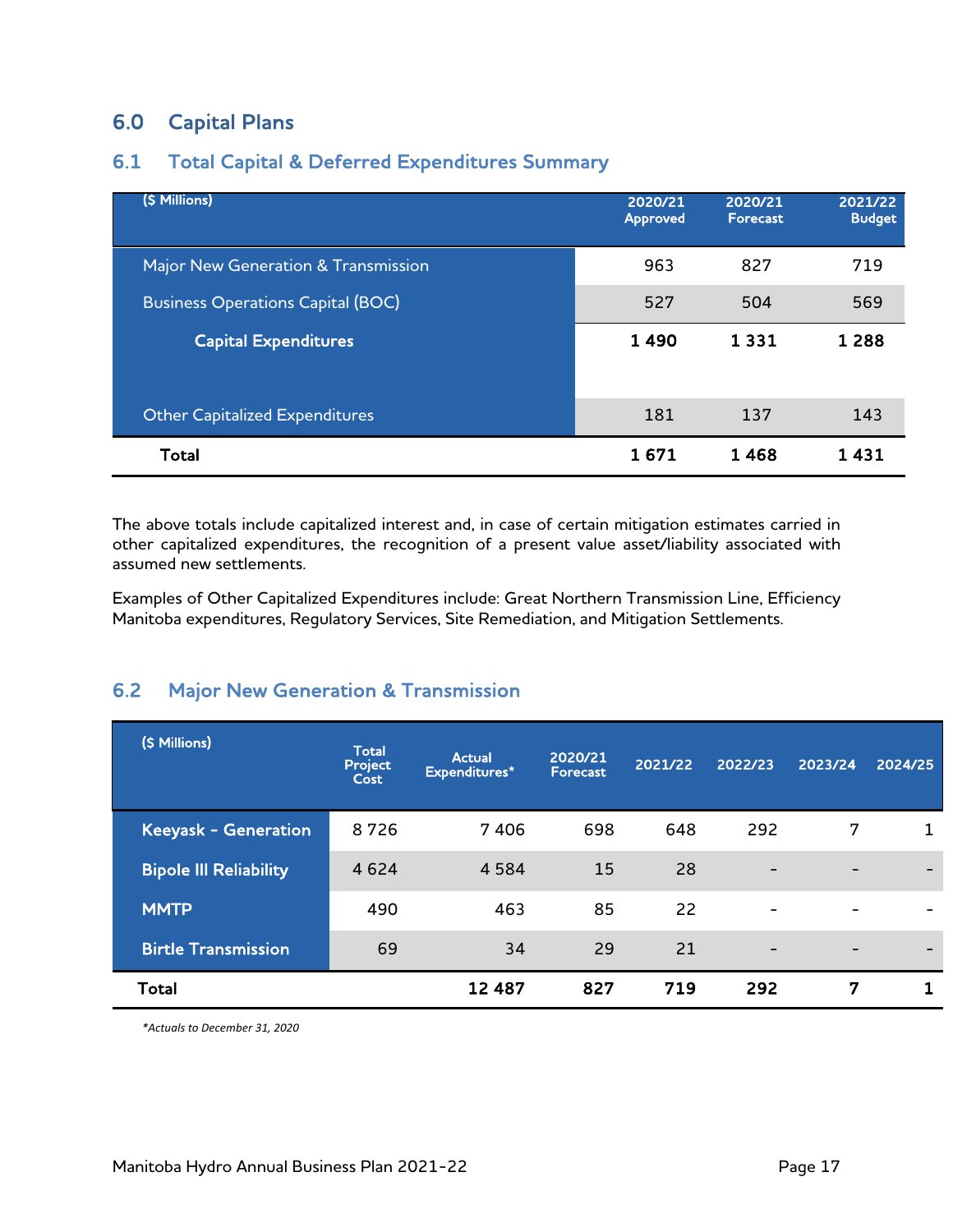## 6.3 Major Project Delivery

The completion of the major capital projects is a critical focus and priority for Manitoba Hydro. Significant resources are dedicated to managing these projects to ensure they are completed on time, on budget and on scope.

#### Keeyask – Generation

The Keeyask project is a 695-megawatt (MW) hydroelectric generating station that is being developed in a partnership between Manitoba Hydro and four Manitoba First Nations: Tataskweyak Cree Nation, War Lake First Nation, York Factory First Nation and Fox Lake Cree Nation. Working together, the Partners are known collectively as the Keeyask Hydropower Limited Partnership.

Located approximately 725 km north of Winnipeg on the lower Nelson River, construction of the Keeyask project includes:

- 7-unit powerhouse/service bay complex on the north side of Gull Rapids;
- 7-bay spillway on the south side of Gull Rapids;
- More than 2 km of dams across Gull Rapids; and
- 23 km of dykes built on the north and south side of the reservoir.

In 2020-21, despite the significant challenges faced from the COVID-19 pandemic, the Keeyask Project was able to achieve a number of important milestones including completion of the remaining concrete placements in the Powerhouse, water-up and impoundment of the reservoir, and installation and commissioning of the first generator unit. On February 16, 2021 the first of seven generating units at Keeyask was brought into service and is now connected to the Manitoba Hydro power grid, in advance of the end of the current fiscal 2020-21.

The following goals/milestones have been identified for the 2021-22 fiscal year:

- Stay on track to meet and beat the project control budget of \$8.7B;
- General Civil Works Contractor decommissioning mostly complete;
- Complete installation of the remaining turbine and generator units and complete installation of the remaining balance of plant systems; and
- All remaining units in service.

#### Birtle Transmission

The Birtle Transmission project is a new 230 kV transmission line to be built from Birtle Station to the Manitoba-Saskatchewan border, which is required to supply energy sales to SaskPower. The following milestones have been achieved:

- Environmental Act license was received in January 2020;
- Federal funding under the Investing in Canada Infrastructure Program Green Infrastructure Stream – Climate Change Mitigation (ICIP-GIS-CCM) of up to \$18.8 million was approved;
- Construction of the B71T transmission line commenced in July 2020 with completion anticipated by March 2021; and
- Birtle South Station construction was completed in August 2020 with final station commissioning to occur upon completion of the transmission line.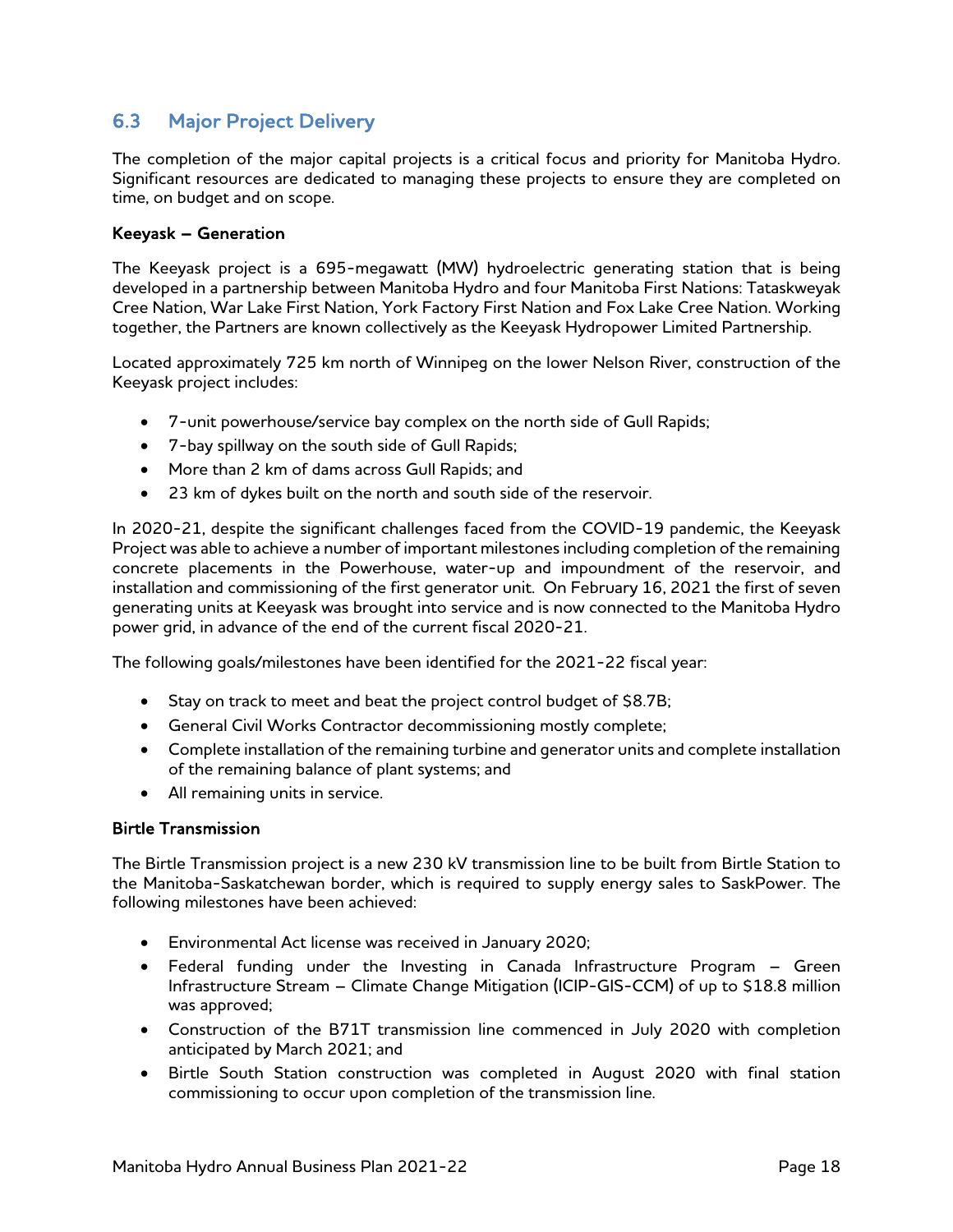.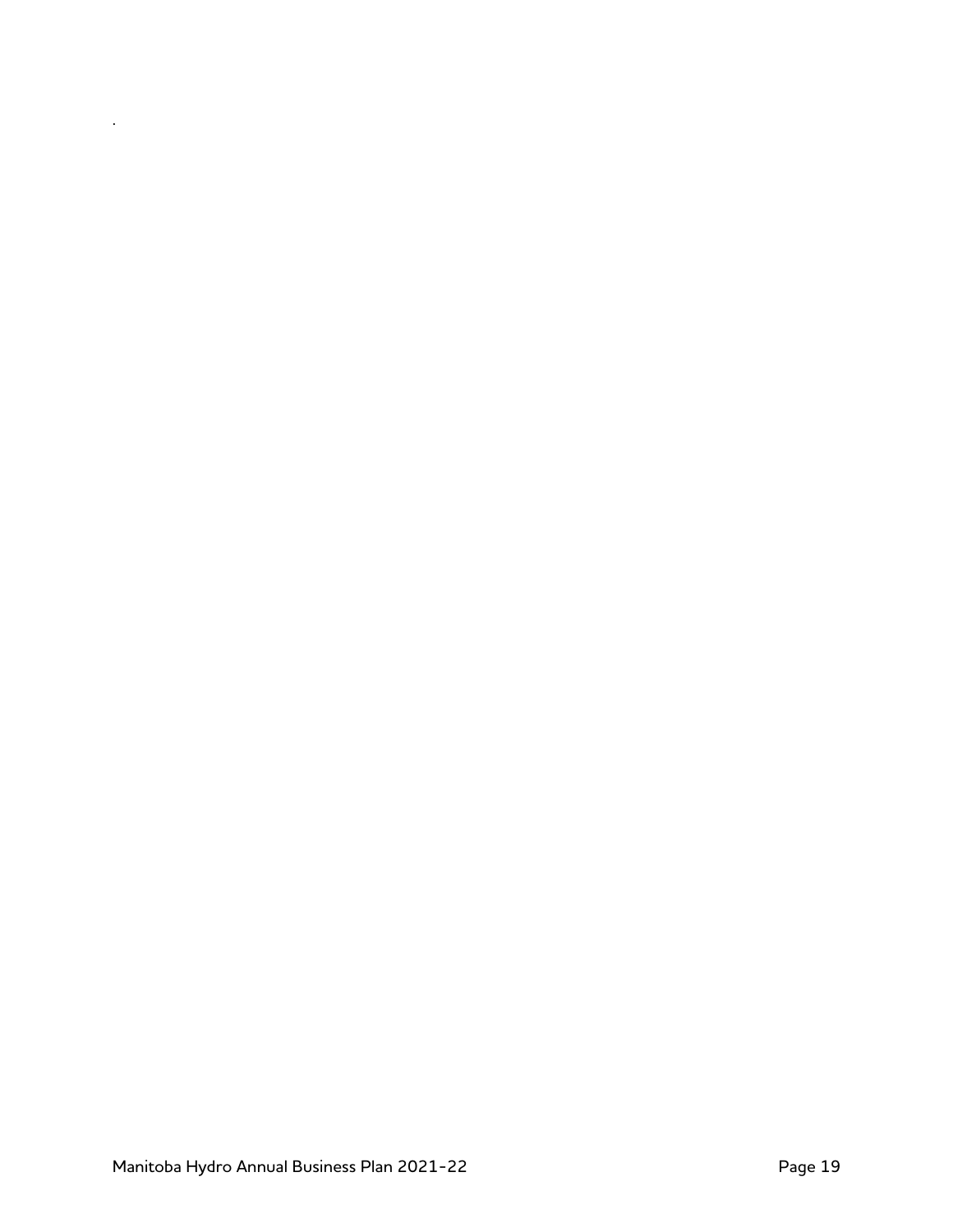## 6.4 Other Capital Projects

### Significant Capital Projects

The following schedule lists all significant projects (total project value > \$50 million) included in the 2021 Capital Expenditure Forecast.

| (\$ Millions)                                 | <b>Total</b><br>Project<br><b>Cost</b> | <b>Actual</b><br>Expenditures* | 2020/21<br>Forecast | 2021/22         | 2022/23         | 2023/24                  | 2024/25        |
|-----------------------------------------------|----------------------------------------|--------------------------------|---------------------|-----------------|-----------------|--------------------------|----------------|
| <b>Generation System</b>                      |                                        |                                |                     |                 |                 |                          |                |
| Pine Falls Units 1-4 Major<br>Overhauls       | 85                                     | 85                             | $\overline{3}$      |                 |                 |                          |                |
| <b>Transmission System</b>                    |                                        |                                |                     |                 |                 |                          |                |
| <b>HVDC Transformer Sustainment</b>           | 162                                    | 162                            | $\mathbf{1}$        | $\mathbf{1}$    | $\mathbf{1}$    | $\qquad \qquad -$        |                |
| St. Vital-DeSalaberry T/L &<br><b>Station</b> | 94                                     | 75                             | 57                  | -               |                 |                          |                |
| DeSalaberry-Letellier 230kV<br>T/L            | 71                                     | 13                             | $\overline{7}$      | 17              | 35              | $\overline{2}$           | $\overline{2}$ |
| Dorsey Synchronous Condenser                  | 65                                     | 59                             | 1                   | $\overline{4}$  | $\mathbf{1}$    | $\overline{\phantom{a}}$ | -              |
| Projects > \$50 million                       |                                        | 394                            | 69                  | $\overline{22}$ | $\overline{37}$ | $\overline{2}$           | $\overline{2}$ |
|                                               |                                        |                                |                     |                 |                 |                          |                |
| <b>Other Capital Projects</b>                 |                                        | 939                            | 193                 | 239             | 200             | 183                      | 182            |
| <b>Capital Programs</b>                       |                                        |                                | 242                 | 308             | 353             | 440                      | 457            |
| <b>Total</b>                                  |                                        | 1 3 3 3                        | 504                 | 569             | 590             | 625                      | 641            |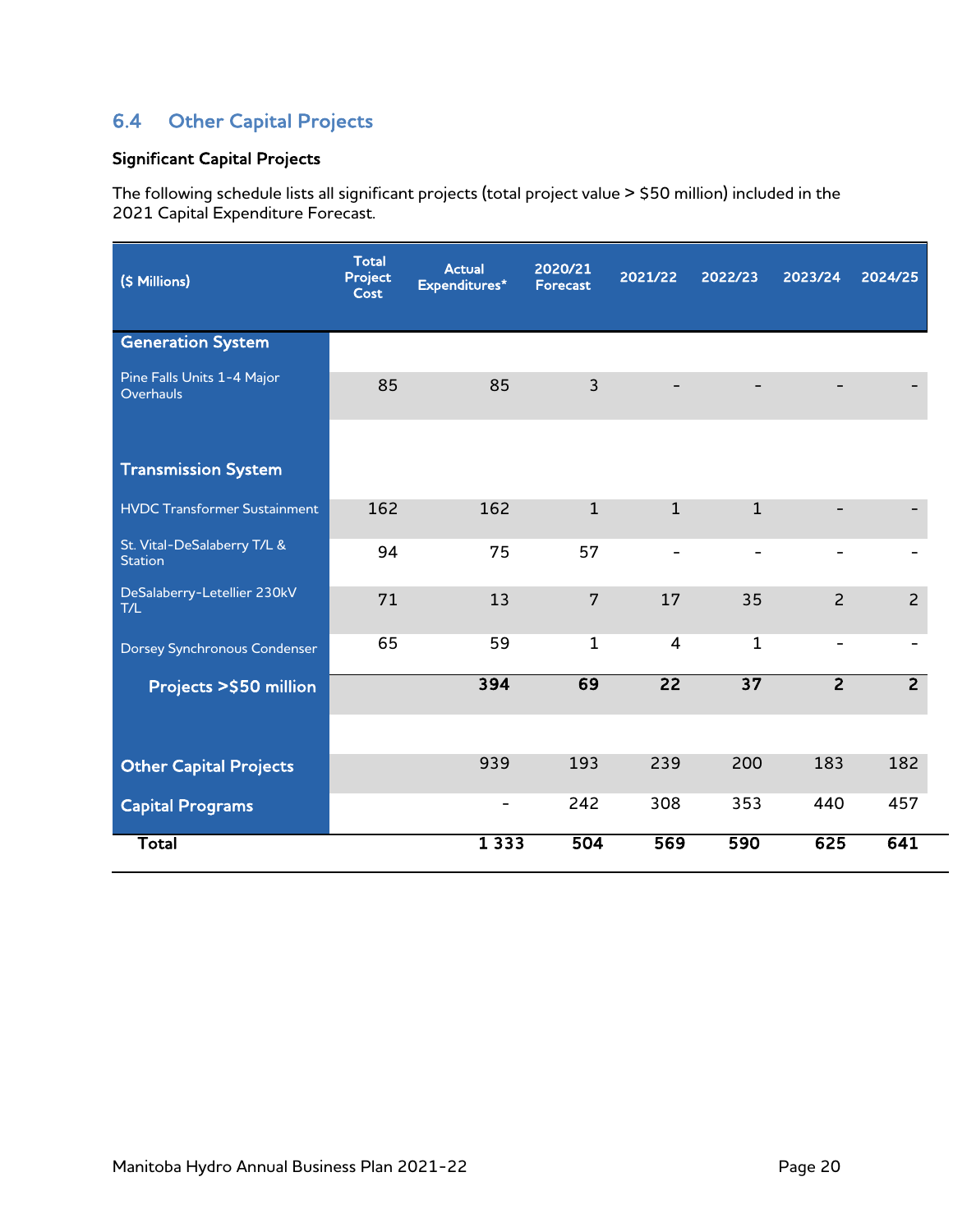# Appendix A: Status of April 2019 Framework Letter Expectations

| <b>Framework Letter Directive</b>                                                                                                                                                                                                                                                                                                               | <b>Status</b>      |                  |
|-------------------------------------------------------------------------------------------------------------------------------------------------------------------------------------------------------------------------------------------------------------------------------------------------------------------------------------------------|--------------------|------------------|
| Support the implementation of Efficiency Manitoba to ensure a<br>smooth transition of Demand Side Management programs for<br>Manitoba Hydro customers.                                                                                                                                                                                          | <b>In Progress</b> | <b>Completed</b> |
| Cooperate with the inquiry into the development of the<br>Keeyask Generating Station and the Bipole III transmission line<br>and converter stations.                                                                                                                                                                                            |                    |                  |
| We ask that you limit advertising to responsible mandate<br>focused advertising considered essential for you to successfully<br>perform your core business and continue to work with<br>Government on the alignment of all sponsorship activities with<br>central government.                                                                   |                    |                  |
| Government is committed to advancing reconciliation with<br>Indigenous Manitobans through the renewal of its consultation<br>framework to ensure respectful and productive consultations.<br>All government organizations are expected to contribute to<br>reconciliation in their interactions with Indigenous<br>communities and individuals. |                    |                  |
| Work closely with the Province (through Crown Services<br>Secretariat and Treasury Board Secretariat) in respect of any<br>new long-term contractual commitments, including any<br>potential long-term electricity sale arrangements, to ensure<br>return on investment.                                                                        |                    |                  |
| Pursue opportunities with the federal government and other<br>provinces to advance climate change initiatives, including the<br>potential development of an East-West Grid and work with our<br>Intergovernmental Affairs department on opportunities to<br>leverage financial partnerships with the federal government.                        |                    |                  |
| Work with the province on implementing the provincial<br>economic development strategy focused on maximizing<br>economic spinoffs for Manitoba, creating new revenues for<br>Manitoba Hydro and mitigating the need for future rate<br>increases for customers or less profitable sales outside of<br>Manitoba on the spot market.              |                    |                  |
| Work with the Public Utilities Board to streamline processes, in<br>an effort to reduce overall costs to ratepayers of regulatory<br>hearings.                                                                                                                                                                                                  |                    |                  |
| In the coming year, we will be taking more steps to fully<br>integrate Crown corporations into our summary budget<br>process. This may affect the timing of budget processes and                                                                                                                                                                |                    |                  |